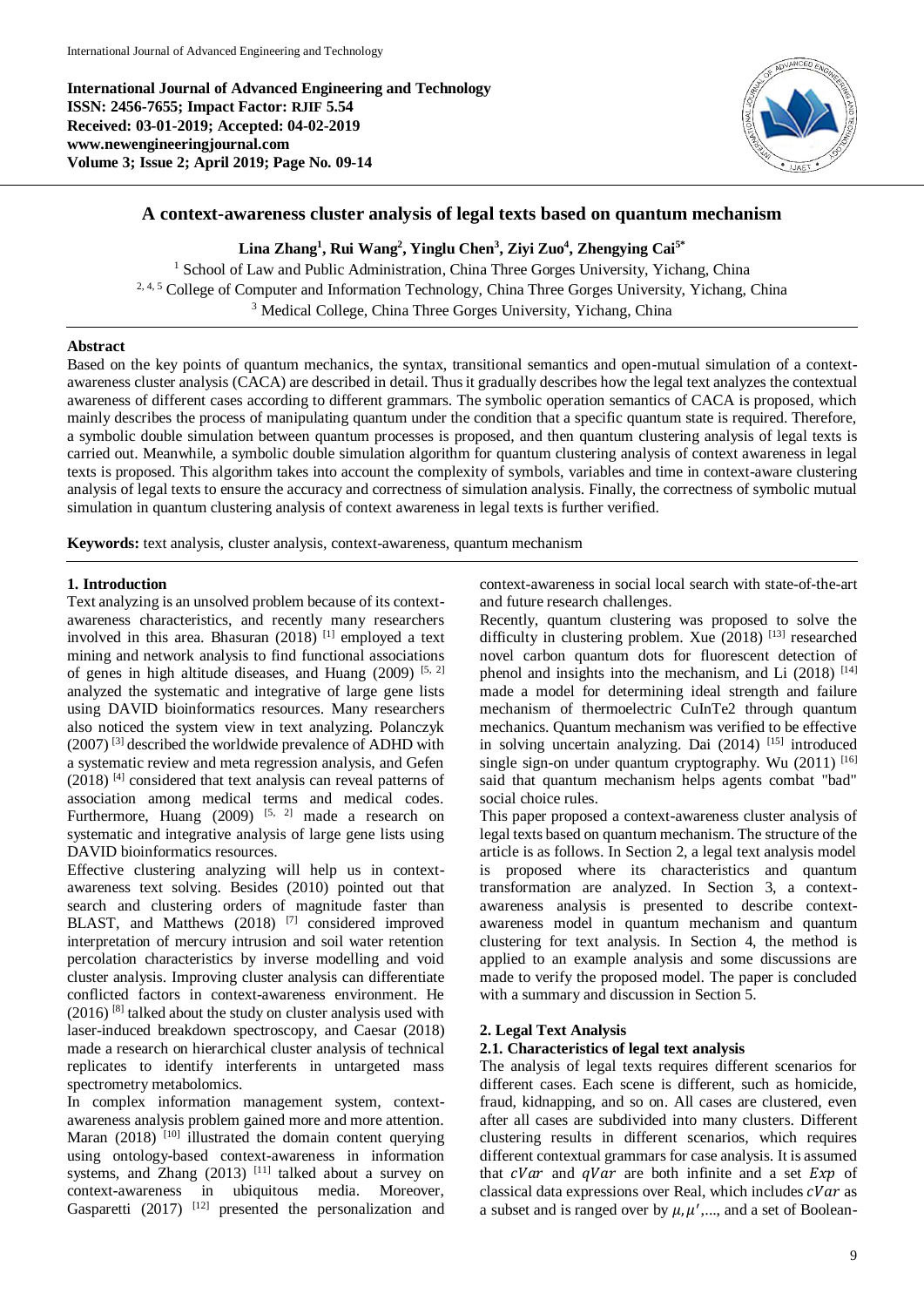valued expressions  $BExp$ , ranged over by  $\partial$ ,  $\partial',...$ , with the usual set of Boolean operators  $u$ ,  $\chi\chi$ , ¬, $\Lambda$ , $V$  and  $\rightarrow$ . $cVar$ , ranged over by  $\alpha$ ,  $\delta$ ,...,like to be the set of classical variables;  $qVar$ , ranged over by  $\kappa$ ,  $\beta$ ,... like to be the set of quantum variables. It is assumed that only classical variables can occur free in both data expressions and Boolean expressions. Particularly,  $\mu \geq \mu'$  be a Boolean expression for any  $\mu, \mu' \in$ Exp and  $\triangleright \triangleleft \in \{ \succ, \prec, \geq, \leq, = \}.$ 

Assuming that the set of classical channel names is defined as  $\mathcal{C}Text$ , it is covered by  $o, \nu, \ldots$  The set of quantum channel names is defined as  $qText$ , which is covered by  $o, v, \ldots$  Let's set  $Text = cText \cup qText$ .  $\chi$  is a one to one re markup function from Text to Text, making  $\chi(qText) \subseteq qText$  and  $\chi(cText) \subseteq cText$ , where *i* is the silent action,  $Y(\tilde{\alpha}, \tilde{\kappa})$  is a process constant,  $\chi$  is a relating function,  $L \in Text$ ,  $\partial \in$ BE $xp$ , and  $t$  and  $\omega$  are respectively a trace-preserving quantum operator and a nondegenerate projective measurement applying on the Hilbert space accompanied by the systems  $\tilde{\kappa}$ .

It is assumed that total quantum operators are completely positive. According to these mark, the syntax of CACA terms can be gotten by the Backus-Naur form as  $\iota$ : =  $nil|Y(\tilde{\mu}, \tilde{\kappa})|\varphi_{\cdot} \iota|_{\iota} + \iota|\iota||\iota|\iota\setminus L|\iota[\chi]|$  if bthen  $\iota, \varphi$ ::=  $i|o? \alpha|o! \mu|o? \kappa|o! \kappa|t[\tilde{\kappa}]|\omega[\tilde{\kappa};\alpha],$  where  $\alpha \in cVar, c \in$  $qText, o \in cText, \kappa \in qVar, \tilde{\kappa} \subseteq qVar, \mu \in Exp, \tilde{\mu} \subseteq Exp.$ If  $\kappa_1, \ldots, \kappa_n$  are distinct quantum variables and the dimension *n* is understood, the  $\kappa_1, \ldots, \kappa_n$  will be abbreviate the indexed set to  $\tilde{\kappa}$ , besides, using  $\tilde{\kappa}$  to denote the string  $\kappa_1, \ldots, \kappa_n$ . A serious of process constant schemes, ranged over by many factors.According to each process constant scheme, as two nonnegative integers:  $ar_{o}(Y)$  and  $ar_{\kappa}(Y)$ . If  $\tilde{\alpha}$  is a classical variable tuple of  $|\tilde{\alpha}| = ar_o(Y)$  and  $\tilde{\kappa}$  is a different quantum variable tuple of  $|\tilde{\kappa}| = ar_{\kappa}(Y)$ , then  $Y(\tilde{\alpha}, \tilde{\kappa})$  is defined as a process constant. When  $ar_{o}(Y) = ar_{K}(Y) = 0$ , Y is often used to represent process constants.

For example, legal text analysis is devoted to showing rigorously that the two ways of setting a quantum system to the pure state 0). Let  $Y = \{ (|\gamma, \int_{\theta}|), (|\rho, \int_{\theta}|) \}, \quad \hbar =$  $\{ ( \int [k] \cdot nil, Set_{\kappa}^{0} | ), ( \vert \rho_0, Set_{\kappa}^{0} | ), ( \vert \rho_1, Set_{\kappa}^{1} | ) \}, \text{ and } D' \text{ be the }$ equivalence relation generated by $\{Y, \hbar\}.$ 

### **2.2. Quantum transformation**

For  $\wp$ ,  $\mathfrak{on}(\wp)$  is represented as the channel name set that it uses, then there is  $\varphi(\theta) = \varphi(\theta) = \varphi(\theta) = {\varphi}$  and  $\varphi(n)(\varphi(m)) = \varphi(n) = \{o\}$ . At the same time, the relay function has been widely extended to  $Act_o$ . For any  $\wp \in$  $Act_o$ , If  $\wp$  does not represent quantum input, the bound quantum Variable  $\kappa \partial m(\varphi)$  of  $\varphi$  is defined as  $\kappa \partial m(\varphi) = \emptyset$ and  $\kappa \partial m(o? \beta) = {\beta}$ . The state space of the q-system is two-dimensional Hilbert space  $\theta_{\kappa}$ , then the prerequisite is all quantum variables  $D \in qVar$ .  $\theta_D = \bigotimes_{\kappa \in D} \theta_{\kappa}$  can be deduced for all. Particularly, the state space of the entire environment composed of total quantum variables is  $\theta = \theta_{\alpha Var}$ .

And through the system (pText)  $\langle Con, Act_0, \rightarrow \rangle$ , a probabilistic marking transformation system, the operational semantics of CACA is worked out. *Dist*(Text) is a set, it is representative of the Text collection of the probability distribution of all finite support and covered by  $c, m$  ... It should be noted that  $s$  should be interpreted as a density operator on a finite dimensional subspace containing  $\theta$  of  $\theta_{\kappa m(\gamma)}$ , because  $\theta$  is endless dimensional. To make the  $Act_{o} = \{i\} \cup \{o? \, m, o! \, m | o \in cText, m \in Re \, a \, l\} \cup$ 

 $\{o? \beta, o. \beta\}$   $o \in qText, \beta \in qVar\}$ , it is assumed that the  $O, v$ as the unit of a series of  $Text$  sets. This is transitional semantics, which requires a closed quantum process to be defined as  $\gamma$  as a hypothesis. The form  $\langle \gamma, s \rangle$  is called a set of configurations, which density operator on  $\theta$  is  $s \in v(\theta)$ .

The minimum relation of the inference rules described is satisfied by  $\mapsto \subseteq Text \times Act_0 \times Dist(CText)$ . At the same time, the significant extension of function || in distribution will also be widely used. In a word, if  $c = \sum_{\ell=1}^{\infty} \vartheta_{\ell} \langle \gamma_{\ell}, s_{\ell} \rangle$ , then the distribution of  $c = \sum_{\ell \in \int} \vartheta_{\ell} \langle \gamma_{\ell} || \rho, s_{\ell} \rangle$  was represented by  $c \parallel \rho$ . In order to regulate  $Sum<sub>o</sub>, O$  –  $Com<sub>o</sub>, Par<sub>o</sub>, \rho - Com<sub>o</sub>$  of the symmetric form could be omitted. In these codices,  $0 \overset{\wp}{\mapsto} v$  is obtained by misusing symbols. In  $0 \stackrel{\varphi}{\mapsto} c$ , c is simply distributed and  $c(v) = 1$ . Similarly, extended mode similar to this is also used in  $c \backslash L$ and  $c[\chi]$ . The operators  $\setminus L$  and  $[\chi]$  model restriction and erlabelling, such as:  $\iota \backslash L$  looks like  $\iota$  as long as all the action through the channels in L is prohibitted, and  $\iota[\chi]$  looks like  $\iota$ where all the channel names are replaced by its image under the relabelling function  $\chi$ .

So it is necessary to show that  $(|Sdc_{spec}, \int_{\theta}|) \approx (|Sdc, \int_{\theta}|).$ Indeed, let  $Y = \{ (|Sdc_{spec}, \int_{\theta} |), (|Sdc, \int_{\theta} |) \}, \quad \hbar^{\delta} =$  ${((|l,t|): \nu(|l,t|)) = \delta},$  $\frac{\varepsilon}{\ell}$  =  $\{(l, t): (l, t) \text{ along the branch of } \alpha = \ell, \text{ and } \nu((l, t)) \}$  $\epsilon$ .

## **3. Context-Awareness Analysis**

#### **3.1. Context-awareness model in quantum mechanism**

To get rid of quantum processes which are not physically available require  $\kappa \notin \kappa m(\iota)$ in  $o! \kappa$ . and  $\kappa m(\iota) \cap \kappa m(\pi) = 0$ in  $\ell \parallel \pi$ , where for a process term  $\ell$ ,  $\kappa m(\ell)$  is the text set. The symbolic operation semantics of CACA is proposed, which mainly describes the process of manipulating quantum under the condition that a specific quantum state is required. Assumed that for each process constant  $Y(\tilde{\alpha}, \tilde{\kappa})$ , there is a defining equation  $Y(\tilde{\alpha}, \tilde{\kappa}) \stackrel{\text{def}}{=} \iota$  to describe the notion of CACA syntax.

Therefore, a symbolic double simulation between quantum processes is proposed, and then quantum clustering analysis of legal texts is carried out. If  $\chi m(t) = \emptyset$ , A quantum process term  $\iota$  will be inoperative. Notion of classical variables in quantum processes, described by $\chi m(\cdot)$ , can be described in a different way with the unmatched modification, which the quantum measurement prefix  $\omega[\tilde{\kappa};\alpha]$  constrainted  $\alpha.\gamma$ , consistanted by  $\gamma$ ,  $\rho$ ,...,the set of closed terms and T, wholly consistanted by  $\iota, \pi, \ldots$ , be the member of all CACA terms. In some ways, its process constructs defined by us are similar with those in classical CACA. It is concluded that process terms are identified up to a-conversion,  $\gamma m(t) \subseteq \tilde{\alpha}$  and  $\kappa m(\gamma) \subseteq \tilde{\kappa}$ . Its intuitive meanings: *nil* is the representative of a process that does not perform all actions;  $o? \alpha$  and  $o! e$ are respectively classical input and classical output, besides,  $o$ ?  $\kappa$  and  $o$ !  $\kappa$  are their quantum counterparts.  $t[\tilde{\kappa}]$  means the performance of the quantum operator t on the qubits  $\tilde{\kappa}$  while  $\omega[\tilde{\kappa}; \alpha]$  measures the qubits  $\tilde{\kappa}$  based on  $\omega$  and the calculation outcome is take the place of the classical variable  $\alpha$ . + models nondeterministic choice:  $t + \pi$ , the same as  $\iota$  and  $\pi$ rely on how the environment choose.  $\parallel$  means the usual parallel composition.

Finally, if  $\partial$  then  $\iota$  is the Selection of standard conditions where  $\iota$  can be implemented only if  $\partial$  is  $\iota \iota$ .  $\psi$  is used to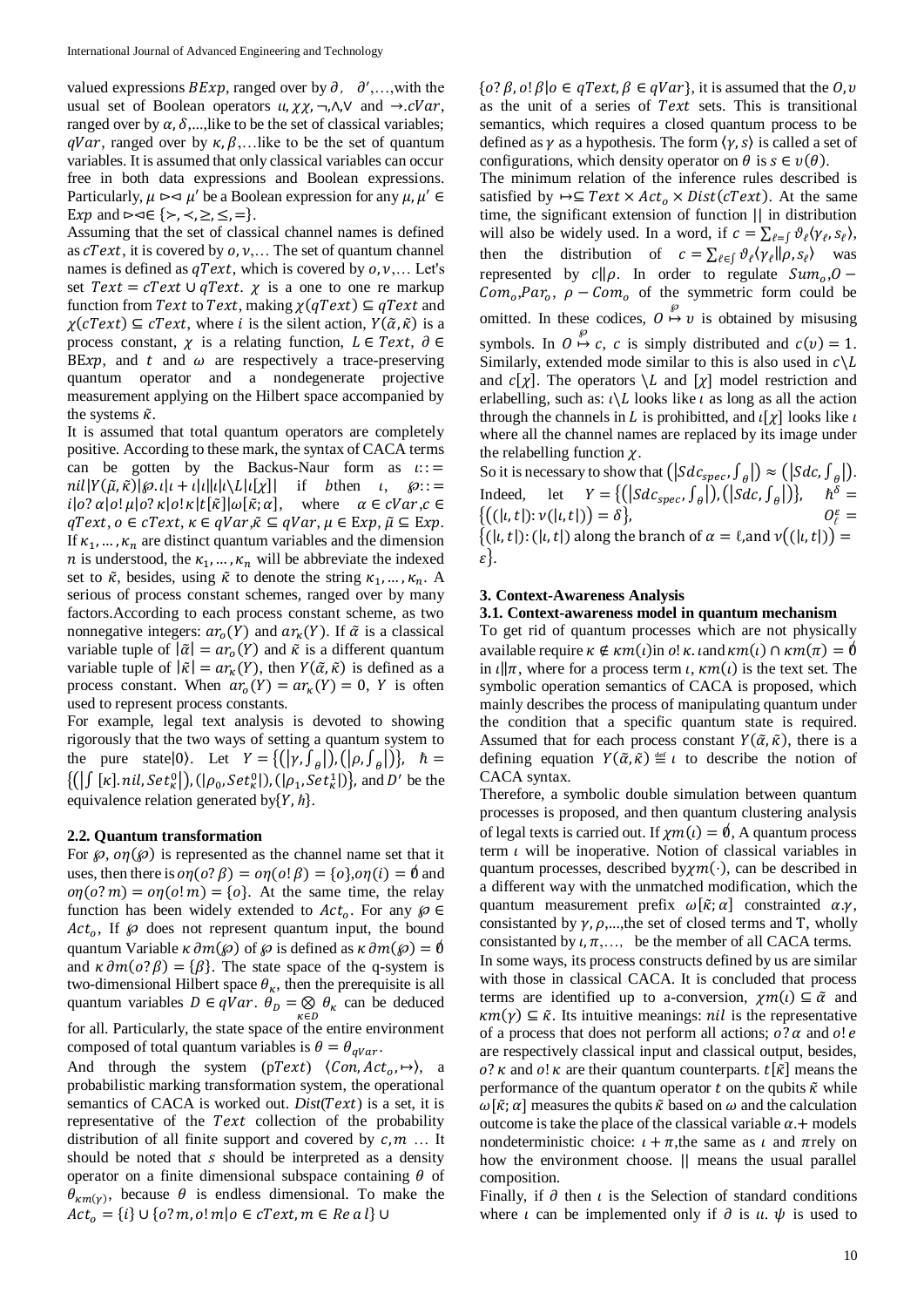describe these extensions.  $\psi\{m/\alpha\}$  evaluation that different from  $\psi$  in the maps of  $\alpha$  to  $m$ .  $\psi$  is evaluated and found it is a function from  $cVar$  to Real, which is able to extend in an obvious way to functions from  $Exp$  to Real and from  $BExp$ to  $\{u, \chi\chi\}$ , and finally, from T to  $\gamma$ . An equivalence relation  $D$  is produced by  $\tilde{Y}$  if its equivalence classes on the set of snapshots  $\cup_{\ell \in \int} Y_{\ell}$  are concluded by the

partition  $\tilde{Y}$  and it is the identity relation on  $DG - \cup_{\ell \in \int Y_{\ell}} Y_{\ell}$ . Let  $\tilde{Y} = \{Y_{\ell} : \ell \in \mathcal{S}\}\$ be a set of disjoint subsets of snapshots. Peope want to know if it is enough only by requiring  $\lambda D^{\partial'}$  **x** at the end of clustering, and make a conclusion from it  $(gt \cdot \lambda) D^{\partial'}(g \mathcal{R} \cdot \lambda)$  if necessary.  $(|\iota, t|)$  and  $(|\pi, \mathcal{R}|)$  were given, then( $|l, t| > \frac{\partial}{\partial}(|\pi, \Re|)$  were written if there is a context-awareness model {  $\partial$ , ∂ ∈ BExp} with  $(|\iota,t|)D^{\partial}(|\pi,\mathfrak{R}|).$ 

A connection  $D$  with  $DG$  will be closed under quantum operator application if  $(|\iota,t|)D(|\pi,\mathfrak{R}|)$  implies  $(|\iota, gt|)D(|\pi, g\mathfrak{R}|)$  for all  $g \in D_{\iota}(\theta \to -\infty)$ . A gather of relations will be closed under quantum operator application while each individual relation is.

## **3.2. Quantum clustering for text analysis**

It is extremely significative to separate the quantum operator application and transitions in the notion of symbolic text cluster analysis when proving bisimilarity. From above,  $H =$  $\{D^{\partial}, \partial \in BExp\}$  are equivalent to DG. His named a symbolic text cluster analysis for all  $\partial \in BExp$ ,  $(|\iota, t|)D^{\partial}(|\pi, f|)$ implies that  $\kappa m(t) = \kappa m(\pi)$  and  $t \sim \frac{1}{\kappa m(t)} \Re$ , if  $\partial$  is realizable; for all  $g \in D_i \left( \theta \right)_{\kappa m(i)}$ , whenever  $(|\iota, gt|) \stackrel{\partial_1, y}{\rightarrow} \lambda$  with  $\partial m(\gamma) \cap \chi m(\partial, \iota, \pi) = \emptyset$ , there exists a collection of Booleans  $\hbar$  such that  $\partial \wedge \partial_1 \to \vee \hbar$  and  $\forall \partial' \in$ 

 $\hbar, \exists \partial_2, y'$  with  $\partial' \to \partial_2, y, (\vert \pi, g\Re \vert) \stackrel{\partial_2, y'}{\to} \aleph$  and  $(gt \bullet)$ *ƛ*) ∂ *′* (*ℜ* • *ℵ*).

The notion of open text cluster analysis has been described in detail. In order to study the mutual simulation relationship of clustering analysis of context awareness in legal texts more effectively, the mutual simulation of relevant symbols in legal texts is discussed in the following discussion. Suppose there is equivalence relation:  $D = DG \times DG$ ,

D was applied to  $Dist_{\theta}(DG) \times Dist_{\theta}(DG)$  through defining  $\lambda$ DN if for all equivalence type  $\mathfrak{I} = DG/D$ ,  $\lambda(\mathfrak{I}) \sim \aleph(\mathfrak{I})$ ; In other words,  $\sum_{\iota \in \mathfrak{F}} \tilde{\lambda}(\iota) \sim \sum_{\iota \in \mathfrak{F}} \aleph(\iota)$ .  $y =_{\partial} y$  was written if either  $y = o! \mu$ ,  $y = o! \mu'$ , and  $\partial \rightarrow \mu = \mu'$ , or  $y = y'$  if both of them are not classical outputs.

Two quantum process terms  $\iota$  and  $\pi$  are symbolically bisimilar, noticed by  $\iota^{\infty}$ <sup> $\theta$ </sup> $\pi$ , if  $(|\iota, \int_{\theta}])^{\infty}$  $\theta$  $(|\pi, \int_{\theta}])$ . When  $\partial =$ u, being written  $\iota \sim \pi$  here. A family of equivalence relations { $D^{\partial}$ , ∂ ∈ BExp} is called a context-awareness model if for any  $\partial \in BExp$ ,  $(|\iota, t|)D^{\partial}(|\pi, F|)$  implies that  $\kappa m(\iota) =$  $\kappa m(\pi)$  and  $t \sim \frac{1}{\kappa m(t)} \Re$ , if b is satisfiable, whenever

 $(|i, t|) \stackrel{\partial_1, y}{\rightarrow} \lambda$  with  $\partial m(y) \cap \chi m(\partial, i, \pi) = \emptyset$ . Let  $D_1^u$  be the equivalence relation generated by  $\{Y, \hbar^1, \hbar^2, \hbar^3, \hbar^4\}$ , and  $D_1^{\alpha=\ell}$  generated by  $\{O_{\ell}^{\varepsilon} : 5 \leq \varepsilon \leq 10\}$ . where  $\nu((|t,t|))$  is the depth of the node  $(|i, t|)$  from the root of its corresponding qText. For any  $\partial \in BExp$ , let  $D^{\partial}$  be  $D_1^{\alpha=\ell}$  if  $\partial \to \alpha=\ell$ ,  $D_1^{tt}$ if  $\partial \rightarrow u$ , and the identity relation otherwise.

The aggregation, $\{D^{\partial}, \partial \in BExp\}$  where  $D^{\partial} = D'$  for all  $\partial \in$  $BExp$ , is a context-awareness model. There has a collection of Booleans  $\hbar$  such that  $\partial \wedge \partial_1 \to \vee \hbar$ ,  $\forall \partial' \in \hbar$ ,  $\exists \partial_2$ ,  $y', \partial' \to \partial'$  $\partial_2$ ,  $y =_{\partial'} y'$ ,  $(|\pi, \Re|) \stackrel{\partial_2, y'}{\rightarrow} \aleph$ , and  $(t \cdot \lambda) D^{\partial'} (\Re \cdot \aleph)$ . A family of equivalence relations  $\{D^{\partial}, \partial \in BExp\}$  is a symbolic text cluster analysis only if it is both a ground text cluster analysis and closed under quantum operator application.  $gt$ and  $gF$  are both trace-preserving quantum operators,  $\lambda D^{\partial'}$  X does not necessarily imply  $(gt \cdot \lambda) S^{\partial'}(gF \cdot \lambda)$ .

Name instantiation is playing the similar role as quantum operator application here. The above statement provides an incremental method of proving bisimilarity, this method analogous to a proof technique of open text cluster analysis for the *n*-calculus. For instance, if  $\lambda = Y \cdot \iota$  and  $\lambda = Y \cdot \pi$ with  $\iota D^{\partial'} \pi$ , and then  $\lambda D^{\partial'} \aleph$ .  $gt \bullet \lambda = Ygt \bullet \iota$  and  $g \Re \bullet \aleph =$  $Yg\mathfrak{R} \bullet \pi$  are not necessarily related by  $D^{\partial'}$ . Then it is simple to check that  $H = \{D^{\partial}, \partial \in BExp\}$  is a context-awareness model. Again, as  $Sdc_{spec}$  and  $Sdc$  are both free of quantum input. Finally,  $(|Sdc_{spec}, \int_{\theta}|) \sim (|Sdc, \int_{\theta}|)$ .

Moreover,  $Ygt\neq Yg\Re$ . (|,t|) and (| $\pi$ ,  $\Re$ )are symbolically bisimilar, expressed by  $(|\iota, t|) \sim \partial(|\pi, \mathfrak{R}|)$ . if there consists a symbolic text cluster analysis  $H = \{D^{\partial}, \partial \in BExp\}$  like  $(|\iota, t|)D^{\partial}(|\pi, \mathfrak{R}|)$ . Thus  $\gamma \sim_{\sigma} \rho$ . Besides, both  $\gamma$  and  $\sigma$  are free of quantum input, there is  $\gamma \sim \sigma$ . For example, it is aimed to proving rigorously that the protocol presented indeed sends several bits of classical information by transmitting a qubit.

# **4. Example Analysis 4.1. Example description**

From above, it is necessary to compare their behaviours under any quantum operators for the purpose of checking whether two snapshots are symbolically bisimilar. But it is always infeasible since all quantum operators constitute a continuum, and it seems hopeless to design an algorithm that works for the most common case. For instance, the quantum teleportation protocol can be defined as follows Alice  $=$  $o? \kappa$ . OG[ $\kappa$ ,  $\kappa$ 1].  $\theta[\kappa]$ .  $\omega[\kappa, \kappa$ 1;  $\alpha$ ].  $\mu$ !  $\alpha$ .nil, Bob=  $\mu$ ? $\alpha$ .  $\sum_{0\leq \ell \leq 3}$ (if  $\alpha = \ell$  then  $\sigma^{\ell}[\kappa 2]. \nu! \kappa 2. \text{nil}$ ), Tel= (Alice||Bob)\  $\{\mu\}$ . When  $\kappa$ 1 and  $\kappa$ 2 are initially correlated as a maximally entangled state, to the ideal specification o? κ.  $DE_{1,3}$ [κ, κ1,κ2].d!κ2.nil, where  $DE_{1,3}$  is a multi qubit unitary operator that exchanges the states of the first and the third qubits, keeping the second qubit untouched. Its soundness is guaranteed by the fact that Tel is bisimilar.

Because the circumstances of each case are different, a large number of symbols are needed to cluster their contextual awareness. In this process, there will inevitably be some problems, resulting in analysis errors. In order to ensure the correctness of clustering analysis of context awareness in legal texts, a method must be found to test the correctness of symbolic mutual simulation. Deleting  $\varrho$ ?  $\kappa$  from Alice and  $d\mathbf{k}$ 2 from Bob to make the teleportation protocol free of quantum input. Describe by Tel' the resulting protocol. It is surely to show the soundness of Tel it suffices to prove that Tel' is bisimilar to  $DE_{1,3}[\kappa, \kappa 1, \kappa 2]$ .nil when a maximally entangled state is present. This ensures the correctness of context used in cluster analysis of legal texts.

A free snapshot is a symbolic double integral when two quantum inputs are used, and only if they are symbolic ground double integrals. This phenomenon is applicable to any non-recursive process, although the quantum input does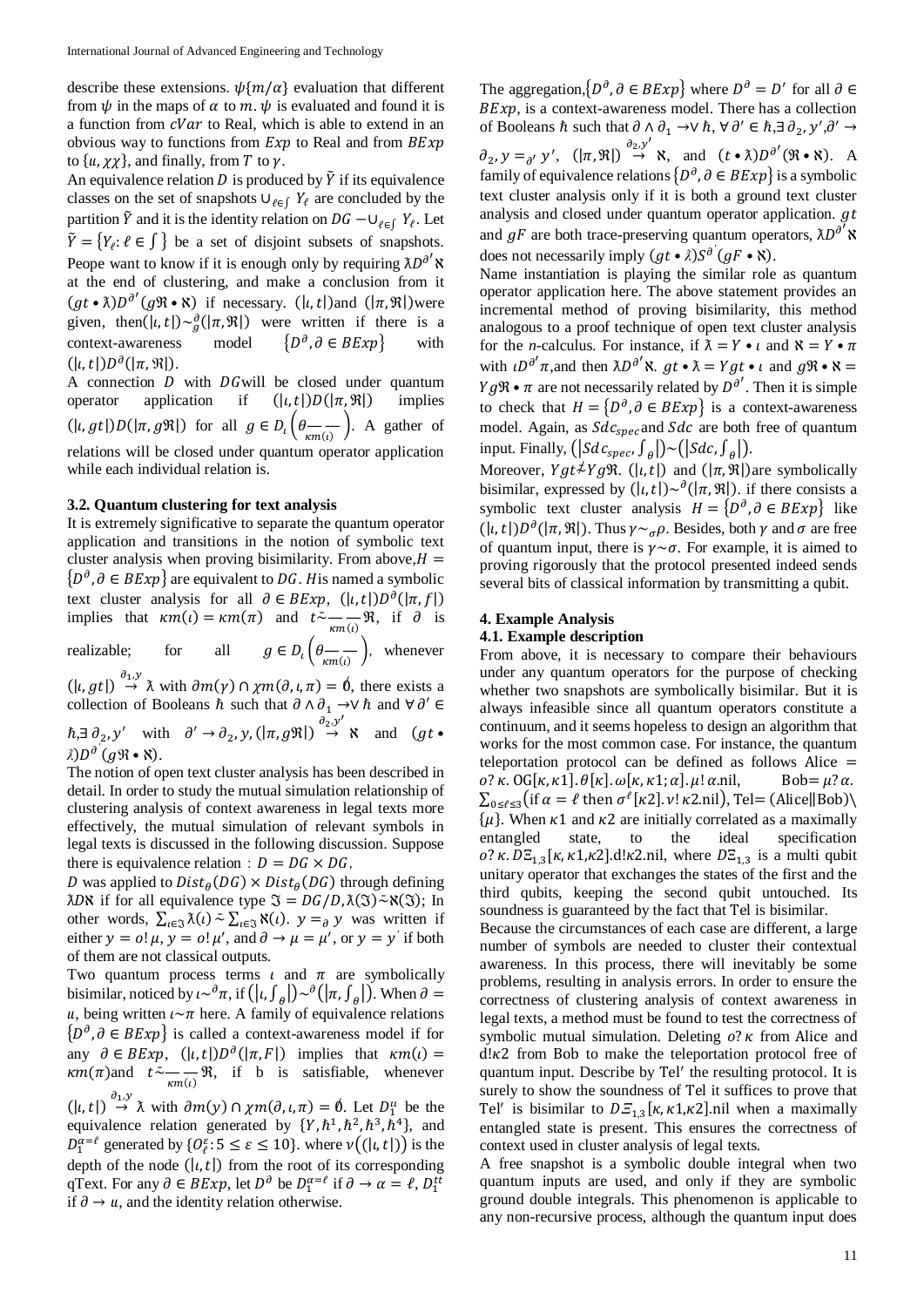not occur at the beginning, but in the execution process. Therefore, the accuracy of context-aware quantum clustering analysis in each case and each branch of Anjiang can be verified by this algorithm. Worthy of attention, such as superdense coding, teleportation, quantum key-distribution protocols, etc, many existing quantum communication protocols such as superdense coding, teleportation, quantum key-distribution protocols can easily be modified to be, free of quantum input. It is important that a quantum input by a free quantum variable, both in the implementation and in the specification for the purpose of analysis we can safely replace a quantum input by a free quantum variable.

The most common Boolean  $\partial$  is computed based on the finite branch transition graph and two given snapshots  $\pi$  and  $\iota$  in the finite state, making  $i \sim_{\sigma}^{\partial} \pi$ . Through the most common Boolean  $mgb(\iota, \pi)$ , meaning  $\iota \sim_{\sigma}^{mgb(\iota, \pi)} \pi$ , and whenever  $i \sim_{\sigma}^{\partial} \pi$ , then  $\partial \to mgb(\iota, \pi)$ . This algorithm has verified the correctness of clustering analysis of a large number of contextual awareness of legal texts. Bisim( $\iota$ ,  $\pi$ ) is called the primary procedure. To find the minimal symbolic double analog relationship that contains the pair, the program's initial snapshot pair  $(\iota, \pi)$  is first found, and then compares the transformation of each pair of snapshots it arrives at.

The main clustering process has four most important parameters:  $\pi$  and  $\iota$  are currently being checked terms;  $\partial$ represents Boolean expressions that previously used cumulative constraints; Ξ is a set of snapshots for which the snapshot pair has been accessed. For each enabled by  $\pi$  and  $\iota$ may be action, action for matching process from a comparison of  $\pi$  and  $\iota$  may be mobile. A Boolean and a table are returned in each comparison;  $mgb(t, \pi)$  is a Boolean result, and the double impersonation is represented by this table. A pair of snapshots are mapped to Boolean functions by this table as disjoint union of tables of the set, represented  $by -$ .

The comparison of  $\tau$  conversion is the most significant difference between the algorithms. Next is introduced by using relational  $\zeta$  to describe the distribution of program to approximate  $\sim_{\sigma}^{\partial}$ . For the two snapshots  $\pi_{\delta} \in [\nabla]$  and  $\iota_{\ell} \in [\lambda]$ below, if  $\partial \to \Im(\iota_{\ell}, \pi_{\delta})$ , they are associated with  $\zeta$ . To be more exact, the equivalent closure of  $\zeta$  is used to replace it, so that it can be used in process checking. In addition, if the snapshot pair  $(\iota, \pi)$  has been previously accessed, i.e.  $(\iota, \pi) \in$ Ξ, then assume that  $\Im(\iota, \pi)$  displays *u* in all future visits. Therefore, generally speaking,  $\zeta$  is thicker than  $\sim_{\sigma}^{\partial}$ .

When the new snapshot pair is found, use the clustering procedure and put the pair in the collection Ξ. Since the finite state transition graph is the main consideration, the number of pairs with differences is not infinite. Finally, each possible pair is contained in Ξ, and each matched call is terminated immediately. By checking  $\lambda$ ,  $\nabla$ ,  $\zeta$  to calculate the constraints associated with it, the super operator value distribution  $\lambda$  is sublimated from  $\zeta$  to  $\nabla$ . The accuracy of the algorithm will be fully analyzed.

Therefore,  $o^2$  is the number of comparisons that restrict the conversion of each snapshot pair. By comparing the two transformations, the function is used once, and the function can also be used. Next, the time complexity of the algorithm will be considered. Assume that the number  $\eta$  is the node in the transition graph that can be reachable from  $\pi$  and  $\iota$ . The  $\eta^2$  defines a snapshot of the algorithm on the number of inspection. All transitions about  $\iota$  are compared with all transitions of  $\pi$  marked by the same action as it, when the

snapshot pair  $(\iota, \pi)$  is tested. Assume that each snapshot is exported to  $o$  at most, because the transition graph is a finite branch. In short, the algorithm considers the symbolic complexity, variable factor complexity and time complexity of context-aware clustering analysis of legal texts to ensure the accuracy and correctness of simulation analysis.

The consequence is that the complexity of the algorithms increases, and in the process it is essential to study how to reduce this additionality by developing effective techniques for quantum operators and developing better data structures to compare and manipulate them. Quantum operations, such as elementary operations, need to be checked for  $t \bar{w}_{\phi} \mathcal{R}$ . Therefore, check the time required for each snapshot to  $U(\sigma^2 n^3 / \log n)$ . Finally, it is calculated that the time complexity of executing clustering  $(\iota, \pi)$  is  $U(n^5 / \log n)$  in the worst case. The complexity is analyzed by assuming the actual computing power. In order to implement the algorithm and approximate the super operator, the algebra or rational number matrix is used.

### **4.2. Discussions**

In the following discussion, a CACA is proposed to describe the distribution and behavior of quantum snapshots in quantum clustering analysis of legal texts. Suppose  $\psi$  is taken as a criterion, then in any case, when and only when  $\psi \in L$ ,  $\psi, \iota \vdash \Gamma$  there will be  $\iota = \frac{\psi}{L} \pi$ . In like manner, if for any  $\Theta \in$ L, there will be  $\lambda = \frac{\psi}{L} \aleph$ ,  $\psi, \lambda \models \Theta$  when and only when  $\psi, \aleph \models \Theta$ . The *L* class of *Act<sub>p</sub>* quantum clustering represented by  $\Gamma$ ,  $\Theta$ , etc, is defined by the following syntax:  $\Gamma ::= g_{\widetilde{\kappa}} \big| \neg \Gamma \big| \bigwedge_{\ell \in \int} \Gamma_{\ell} |g. \Gamma| \langle y \rangle \Theta, \qquad \Theta ::= \rho \geq_{\Upsilon} \big( \Gamma \big| \bigwedge_{\ell \in \int} \Theta_{\ell} \big),$ where  $g \in D_l(\theta), Y \in D(\theta)$  and  $y \in Act_D$ . Here,  $\Theta$  is commonly referred to as the distribution function and *Γ* is generally referred to as the snapshot. If a factor satisfies the relation  $\vdash \subseteq KV \times (DG \cup Dist_{\theta}(DG)) \times L$ , then the factor is defined as the minimum relation satisfying the following conditions.

Because the state of operator  $\neg$  is negated, the proof is very simple.

Case 0: if  $\psi$ ,  $\iota \neq \Gamma$ , then  $\psi$ ,  $\iota \models \neg \Gamma$ ;

Case 1: if 
$$
\psi
$$
,  $\iota = \Gamma_{\ell}$  for any  $\ell \in \int$ , then  $\psi$ ,  $\iota \vdash \Lambda_{\ell \in J} \Gamma_{\ell}$ ;  
\n
$$
\sum_{\text{Case 2: if } \iota \in [\lambda]} \{\lambda(\iota): \psi, \iota \vdash \Gamma\} \ge Y \qquad \psi, \Delta \vdash \rho >_{\Lambda} (\Gamma)
$$
\nCase 2: if  $\iota \in \lambda$  and  $\iota \in J$ , then  $\psi, \lambda = \Lambda_{\ell \in J} \Theta_{\ell}$ .

Case 4: if  $t \bar{z}_{\tilde{\kappa}} g$ , and  $\kappa m(t) \cap \tilde{\kappa} = \phi$ ,t then  $\psi, t \models g_{\tilde{\kappa}}$ , where

 $\iota = (|i,t|);$ Case 5:  $\psi, i \models \langle y \rangle \Theta$  if  $\iota \stackrel{\partial, y'}{\rightarrow} \lambda$  for some  $y', \partial$ , and  $\lambda$ , so that  $\psi$ ,  $\lambda \models \Theta$ ,  $\psi(\partial) = u$ , and  $y =_{\psi} y'$ ;

Case 6: if  $g \in D_i\left(\theta \overline{\kappa m(i)}\right)$  and  $\psi, g(i) \in \Gamma$ , then  $\psi, i \models g.\Gamma$ , where  $g(t) = (t, gt)$  of all times  $t = (t, t)$ ;

It is proved that such a behavioral process which is the logical L accurately describing the behavior from quantum snapshots to symbolic duplicity. Therefore, by analyzing the structure of Θ, another distribution function Θ ′which satisfying  $\psi, \lambda \models \Theta'$  but  $\psi, \aleph \not\models \Theta$  is constructed. But in order to prove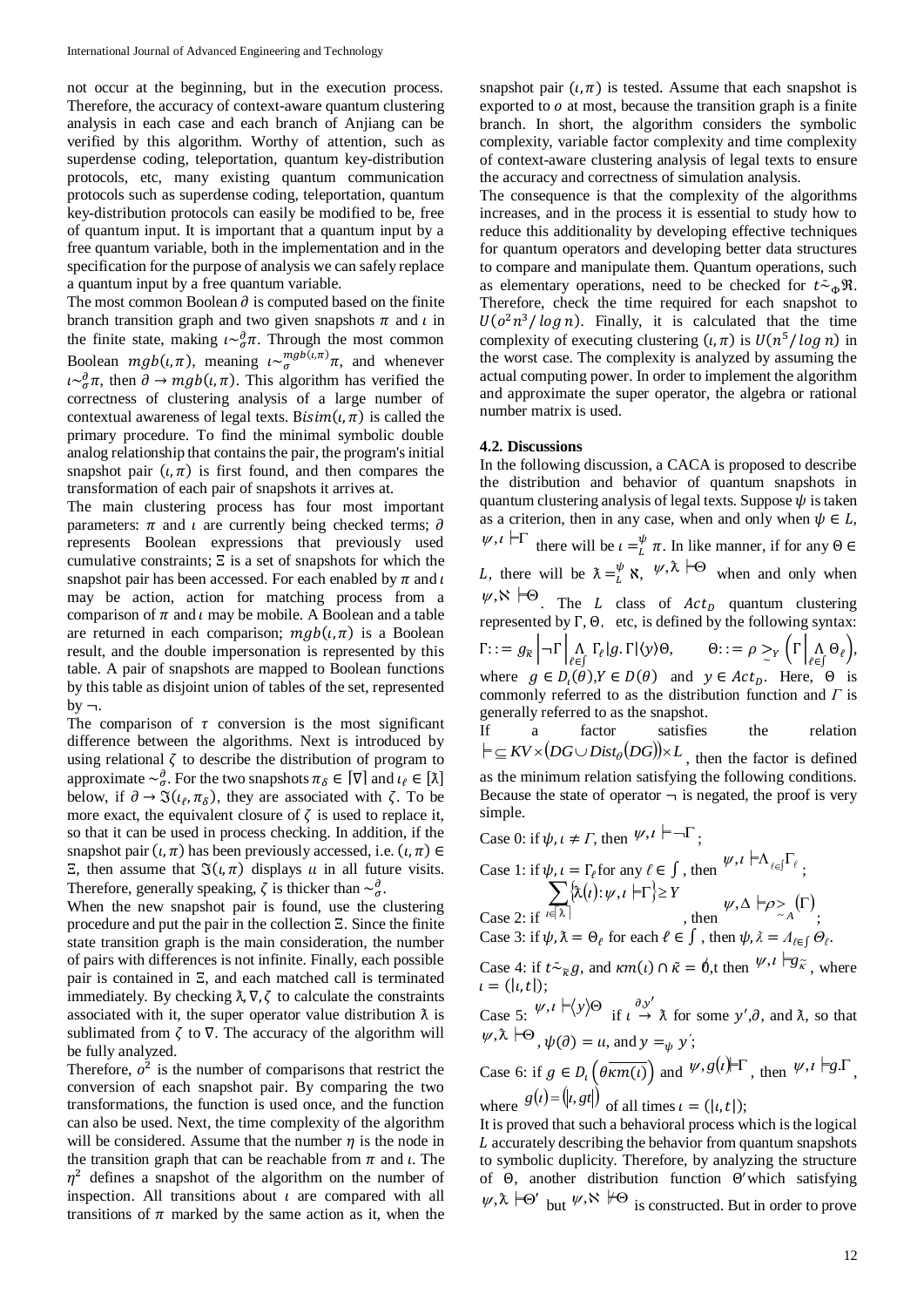is more complicated, first of all, let's assume that the distribution functions of  $\lambda \neq_l^{\psi} \aleph$  and  $\Theta$  are  $\psi, \lambda \not\models \Theta$  and  $\psi, \aleph \models \Theta$ .  $\Theta = \rho \geq_Y (\Gamma)$ . Suppose  $D = \{\pi \in DG : \psi, \pi \models \Gamma\}$ and  $\overline{D} = DG - D$ . Then, based on the notion,  $\aleph(D) \ge Y$  but  $\lambda(D)$  ≯ Y. ~

Suppose  $\hbar = \lambda(\bar{D})$  and  $\Theta' = \rho_{\geq \hbar}(\neg \Gamma)$ . Then  $\psi, \hbar \models \Theta'$  will be there. Therefore, it is enough to show  $\psi, \aleph \models \Theta'$  now. Or  $\aleph(\bar{D}) \geq \hbar$ , and then  $\int_{(\theta)} \bar{\sim} \aleph(D) + \aleph(\bar{D}) \geq Y + \hbar$ . In addition,  $\int_{(0)} \overline{\lambda}(D) + \lambda(\overline{D}) = \lambda(D) + \hbar$ . By comparing the above two functions,  $\lambda(D) \ge Y$  is deduced from a contradictory conclusion.  $\Theta = \Lambda_{\ell \in \int} \Theta_{\ell}$ . Then, based on the notion,  $\psi, \aleph \vdash \Theta_\ell$  for any  $\ell \in \int$  but  $\psi, \lambda \not\models \Theta_{\ell_0}$  for some  $\ell_0 \in \int$ . Through the above analysis, because of the existence of  $\Theta'_{\ell_0}$ , it makes  $\psi$ ,  $\lambda \models \Theta'_{\ell_0}$  but  $\psi$ ,  $\aleph \models \Theta'_{\ell_0}$ .

Let  $I = \{ \Phi \in Dist(Con) : (\pi \psi)(s) \stackrel{\wp}{\mapsto} \Phi \text{ and not } \mu Rv \}.$ Then  $\psi$ ,  $\lambda_c$   $\Theta_c$ , thus  $\psi$ , cVT. Because  $\iota = \frac{\psi}{L} \pi$ , there is also  $\psi, \pi \vdash \Gamma$ . That is to say, the existence of  $\nabla$  makes  $\psi(\partial(\nabla))$  =  $u, y =_{\psi} y(\nabla)$ , and  $\psi, \nabla \models \Theta_c$ . For every  $\Phi \in I$ , there is  $\pi \xrightarrow{\partial (\aleph_{\Phi}), y(\aleph_{\Phi})} \aleph$ , so that  $\psi(\partial (\aleph_{\Phi})) = u, \Phi = (\aleph_{\Phi} \psi'')(s)$ , and for some  $\alpha \notin fm(\pi)$ , if  $\wp = o$ ? *m* then  $y(\aleph_{\Phi}) = o$ ?  $\alpha$ , and  $\psi'' = \psi\{m/\alpha\}$ , or else,  $\psi'' = \psi$  and  $y(\aleph_{\Phi}) =_{\psi} \wp$ . Next, to simplify the notation, only the following is considered: for each  $\aleph$ , at most one pair is represented as  $(\partial(\aleph))$ ,  $(y(\aleph))$ , so that  $\pi \xrightarrow{\partial(X), y(X)} X$ .

In addition, through a unitrary transformation,  $\psi'' = \psi'$  and  $y(\aleph_{\Phi}) =_{\psi} y$  can always be deduced. For any  $\Phi \in I$ , there is  $\lambda_c \neq_L^{\psi} \aleph_{\Phi}$ . Otherwise, because  $c = (\lambda_c \psi') (s)$  and  $\Phi =$  $(\aleph_{\Phi}\psi')(s)$ ,  $\mu R v$  is owned, a contradiction. Therefore, the existence of  $\Theta_{\Phi} \in L$  makes  $\Psi$ ,  $\lambda_c$   $\Pi$  $\Theta_{\Phi}$ , but  $\Psi$ ,  $\aleph_v$   $\Pi$  $\Theta_{\Phi}$ . Let  $\Theta_c = \Lambda \{ \Theta_{\Phi} : \Phi \in I \}$  and  $\Gamma = \langle y \rangle \Theta_c$ . Otherwise, if  $j \in I$ , then  $\psi$ ,  $\aleph_j$   $\forall \Theta_j$ ,  $\psi$ ,  $\aleph_j \nvdash \Theta_c$ . It is a contradiction to launch  $\aleph_j = \nabla$ by hypothesis. So  $j \notin I$  and  $\mu R \omega$  are required. If for any  $\mu, \pi \in$ *T*, there will be  $\iota \sim^{\partial} \pi$ , when and only when  $\iota =^{\partial}_{L} \pi$ .

Now, there is  $(\pi \psi)(s) \stackrel{\wp'}{\mapsto} j = (\nabla \psi''')(s)$ , so that for some  $m \in \text{Re } a \, l$ , if  $y(\nabla) = 0$ ?  $\alpha$  then  $\beta' = 0$ ?  $m$ , and  $\psi''' =$  $\psi\{m/\alpha\}$ , or else,  $\wp' =_{\psi} y(\nabla)$  and  $\psi''' = \psi$ . According to the conversion rules  $0\text{-}Inp_0$ ,  $\wp' = \wp$  and  $\psi''' = \psi'$  can always be selected. So the conclusion is  $j \notin I$ .

#### **5. Conclusions**

In the context analysis of legal texts, the quantum clustering is used to maintain the trait of non-growth, which acts on the relevant legal texts and provides convenience and technical support for the analysis of legal texts. Based on quantum operator valued distributions discussed above, Ordinary probabilistic labelled transition systems can be extended to quantum operator weighted ones. In traditional means clustering analysis, four kinds of choosing initial centers methods are applied in our case and their results are compared. The classification results of hierarchical clustering analysis, traditional clustering analysis, and others are

analyzed. The experiment results demonstrated cluster analysis methods can be applied to plastics discrimination with LIBS and clustering algorithm can be applied to analyze the knowledge of legal texts.

This system explains how to make full use of CACA, a highthroughput and integrated data-mining environment, to analyze gene lists derived from high-throughput genomic experiments. By quantum clustering, investigators are able to gain an in-depth understanding of the context-awareness themes in lists of genes that are enriched in genome-scale studies and text analysis of legal texts has also been further developed during this period. Quantum clustering has excellent properties guaranteed by physical principles and makes great influence on traditional method. Through performance analysis, it is shown that this solution has good clustering properties. Quantum clustering also has high security, so it can also be applied to the analysis of legal texts to ensure the security and confidentiality of legal events.

#### **Acknowledgments**

This research was supported by the National Natural Science Foundation of China (No. 71471102), and Yichang University Applied Basic Research Project in China (Grant No. A17-302-a13).

#### **References**

- 1. Bhasuran Balu, Subramanian Devika, Natarajan Jeyakumar. Text mining and network analysis to find functional associations of genes in high altitude diseases[J], Computational Biology And Chemistry. 2018; 75:101-110.
- 2. Huang Da Wei, Sherman Brad T, Lempicki Richard A. Systematic and integrative analysis of large gene lists using DAVID bioinformatics resources [J], Nature Protocols. 2009; 4:44-57.
- 3. Polanczyk Guilherme, de Lima, Mauricio Silva, Horta Bernardo Lessa. The worldwide prevalence of ADHD: A systematic review and metaregression analysis [J], American Journal Of Psychiatry. 2007;164:942-948.
- 4. Gefen David, Miller Jake, Armstrong Johnathon Kyle. Text analysis can reveal patterns of association among medical terms and medical codes[J], Communications Of The ACM. 2018; 61:72-77.
- 5. Huang Da Wei, Sherman Brad T, Lempicki, Richard A. Systematic and integrative analysis of large gene lists using DAVID bioinformatics resources [J], Nature Protocols. 2009; 4:44-57.
- 6. Edgar Robert C. Search and clustering orders of magnitude faster than BLAST [J], Bioinformatics. 2010; 26:2460-2461.
- 7. Matthews G Peter, Levy Charlotte L, Laudone Giuliano M. Improved interpretation of mercury intrusion and soil water retention percolation characteristics by inverse modelling and void cluster analysis[J], Transport In Porous Media. 2018; 124:631-653.
- 8. He Liao, Wang Qianqian, Zhao Yu. Study on cluster analysis used with laser-induced breakdown spectroscopy [J], Plasma Science & Technology. 2016; 18:647-653.
- 9. Caesar Lindsay K, Kvalheim Olav M, Cech Nadja B. Hierarchical cluster analysis of technical replicates to identify interferents in untargeted mass spectrometry metabolomics[J], Analytica Chimica ACTA. 2018; 1021:69-77.